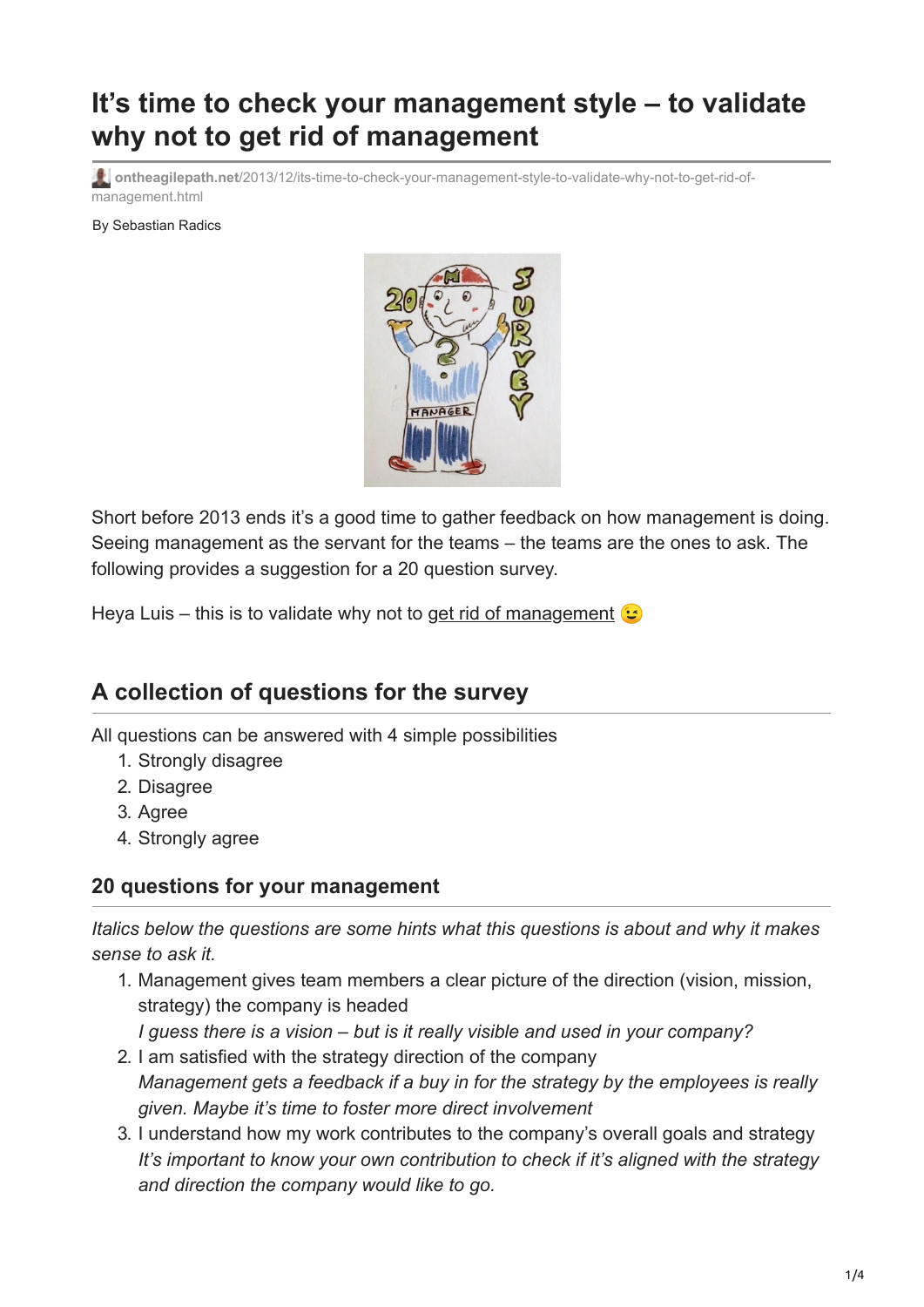- 4. Management provides me a regular progress overview *Is management communicating about progress in their tasks? Maybe it's using Scrum or Kanban too and you already have full visibility – if not – how do you know what your management is working on?*
- 5. Management communicates clearly, accurately and timely *As communication is one of the most important topics – management has to be an example and guide for all. Beside a clear understandable communication it must be accurate and in time to be really useful.*
- 6. Management is aware of the problems we face in our jobs *Is management involved in your daily life? Does it know what you're doing and what problems occur. If not – how can it really help you ensuring a productive environment.*
- 7. Management is available for questions and advice *Does your management show up in your working environment? Can you directly go there and clarify topics? Do you get valuable input and does it make sense to ask?*
- 8. Management's tasks and responsibilities are transparent *Do you know who does what in management? Or do you have to invite and crosscheck always with many participants from management? For being efficient it's important to have transparency about your management's tasks and responsibilities.*
- 9. Management resolves impediments in a timely manner *One of the most important tasks for management is to help all teams resolving impediments. Is your management able to solve them fast so that you don't get blocked?*
- 10. My job makes good use of my skills and abilities *Management can/should help you using your skills and abilities. Are there enough channels and possibilities to bring it in?*
- 11. Management actively acts on improving the quality *Striving for quality is one of the non negotiable parts in software development. But often managements build pressure on quality (not now, let's deliver it … you can fix it later…). Is your management an active supporter for building quality in right in the beginning.*
- 12. I'm satisfied with my work-life balance *Long running over pacing, too many over hours, all time most important projects … Management is there to help avoiding these situations.*
- 13. I am able to have an open communication with managers *Trust – level one to reach in teams. A trustworthy management simplifies a lot and avoids endless politics.*
- 14. Mistakes are seen and treated as learning opportunities *Learning and improvement needs an environment where failing is allowed and seen as an opportunity to learn. Punishments and penalties for mistakes don't help and have to be avoided by management.*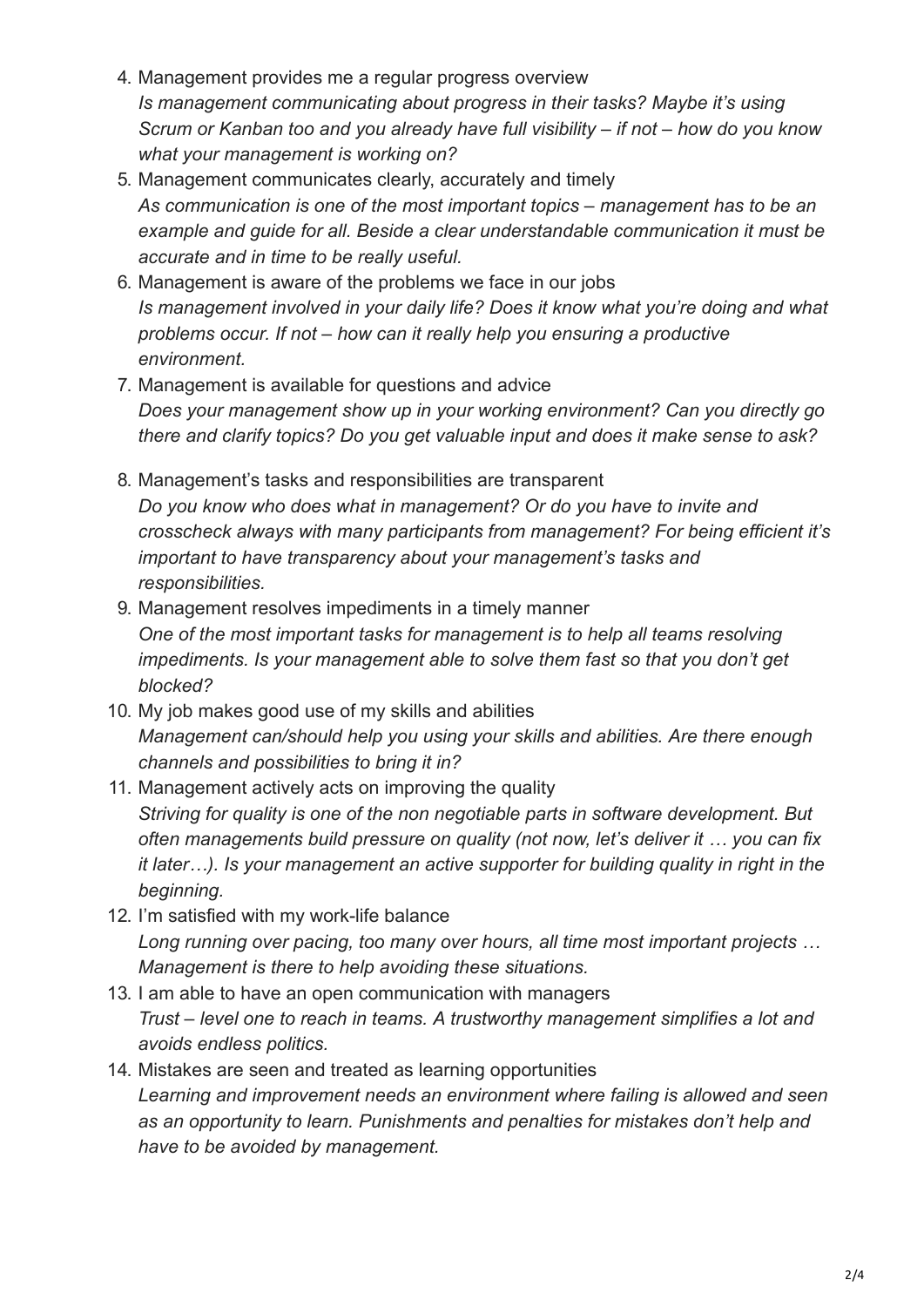- 15. I am satisfied with my involvement in decisions that affect my work *Does your management make all decisions with informing you afterwards and having you not directly involved. Time to raise your concerns and think about more consensus driven decisions and the subsidiarity principle.*
- 16. The decision making process is lightweight and visible *Are decisions taken by a visible decision making process. Is the process fast or a stop the world for some weeks monster?*
- 17. A possible career path is transparent so that I can properly align my career development steps

*Do I know where to grow and how to align it with my companies direction?* 

- 18. I am satisfied with the way management provides recognition for a good job *Does management provide feedback and celebrates success in projects with you? Are we fighting together?*
- 19. I am working in an innovative environment *Can we try new things? Are we working with experiments? Are ideas converted to implementations.*
- 20. Management avoids too much context switching *Multitasking does not support flow that well. Having many projects in parallel and on top additional not project related tasks and responsibilities – a situation management can step in to help streamlining and keeping focus.*

### **Conducting the survey**

The survey should support an anonymized participation – this way you can be sure that people don't optimize the answers to please management.

Provide enough, but not too much time – I suggest one week to participate. This provides the necessary sense of urgency and supports short term absences. And – you can still run it this year  $\odot$ 

Share the survey results with all possible participants, in time after closing it.

Using the results  $-$  it's not about finding who answers what and how  $-$  it's about having a really valuable input for improvements in your way of management.

#### **How to work with the results**

The survey questions touch a high level perspective on different management topics. It does not differentiate all detailed management levels and tries to keep a balance between a fast to answer survey and providing enough input for follow ups.

A survey without real actions afterwards does not really make that much sense and you loose the opportunity for the next feedback session very likely.

Suggestion is to analyze the results in your management circle in time and come up with actions solving the most pressing and obvious problems. To generate more insight – you can ask your ScrumMasters to gather more detailed information about a problem area. Maybe it's a good time to start sharing your progress and activities already and ensure proper involvement.

Consider – setting up the survey (via Google, SurveyMonkey or other free survey providers) is a matter of some hours. Running the survey is done fast. It's up to you to